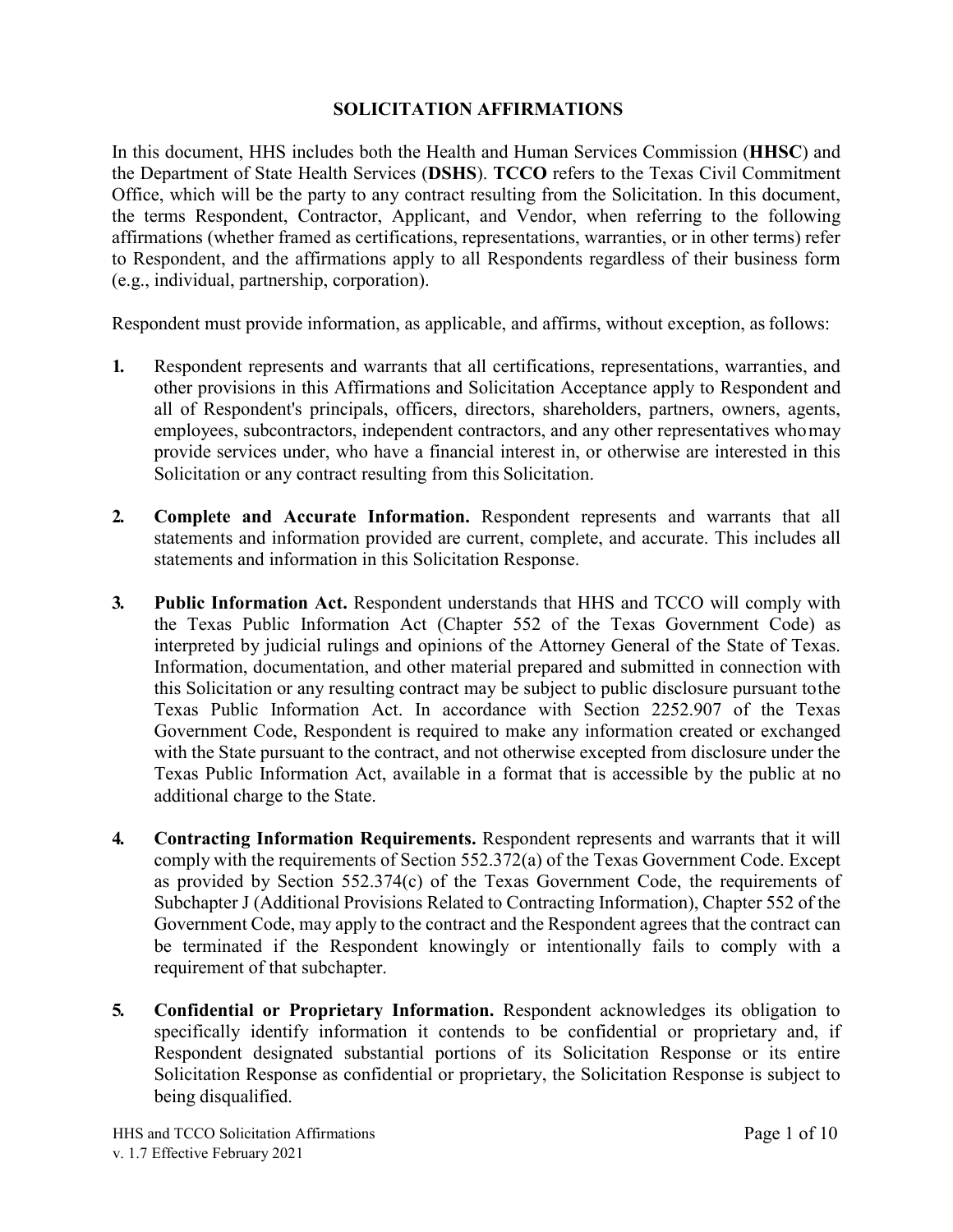- **6. Binding Offer.** Respondent's Solicitation Response will remain a firm and binding offerfor 240 days from the date the Solicitation Response is due.
- **7. Assignment.** Respondent shall not assign its rights under the contract or delegate the performance of its duties under the contract without prior written approval from TCCO. Any attempted assignment in violation of this provision is void and without effect.
- **8. Terms and Conditions.** Respondent accepts the Solicitation terms and conditions unless specifically noted by exceptions advanced in the form and manner directed in the Solicitation. No exceptions, terms, or conditions will be considered if not advanced in the form and manner directed in the Solicitation. Respondent agrees that all exceptions to the Solicitation as well as terms and conditions advanced by Respondent that differ in any manner from the Solicitation terms and conditions are rejected unless expressly accepted by TCCO in writing in a fully executed contract.
- **9. Right to Use.** Respondent agrees that HHS and TCCO have the right to use, produce, and distribute copies of and to disclose to HHS and TCCO employees, agents, and contractors and other governmental entities all or part of Respondent's Solicitation Response as HHS or TCCO deems necessary to complete the procurement process or comply with state or federal laws.
- **10. Release from Liability.** Respondent generally releases from liability and waives all claims against any party providing information about the Respondent at the request of HHS or TCCO.
- **11. Addenda and Amendments to Solicitation.** Respondent acknowledges all addenda and amendments to the Solicitation.
- **12. Texas Bidder.** Respondent certifies that if a Texas address is shown as the address of Respondent on this Response, Respondent qualifies as a Texas Bidder as defined in Section 2155.444(c) of the Texas Government Code.
- **13. Preferences.** Respondent represents and warrants that it qualifies for all preferences claimed under 34 Texas Administrative Code, Section 20.306 or Chapter 2155, Subchapter H of the Texas Government Code as indicated below (check applicable boxes):
	- $\Box$  Goods produced or offered by a Texas bidder that is owned by a Texas resident servicedisabled veteran
	- $\Box$  Goods produced in Texas or offered by a Texas bidder that is not owned by a Texas resident service-disabled veteran
	- Agricultural products grown in Texas
	- $\Box$  Agricultural products offered by a Texas bidder
	- $\Box$  Services offered by a Texas bidder that is owned by a Texas resident service- disabled veteran
	- $\Box$  Services offered by a Texas bidder that is not owned by a Texas resident service- disabled veteran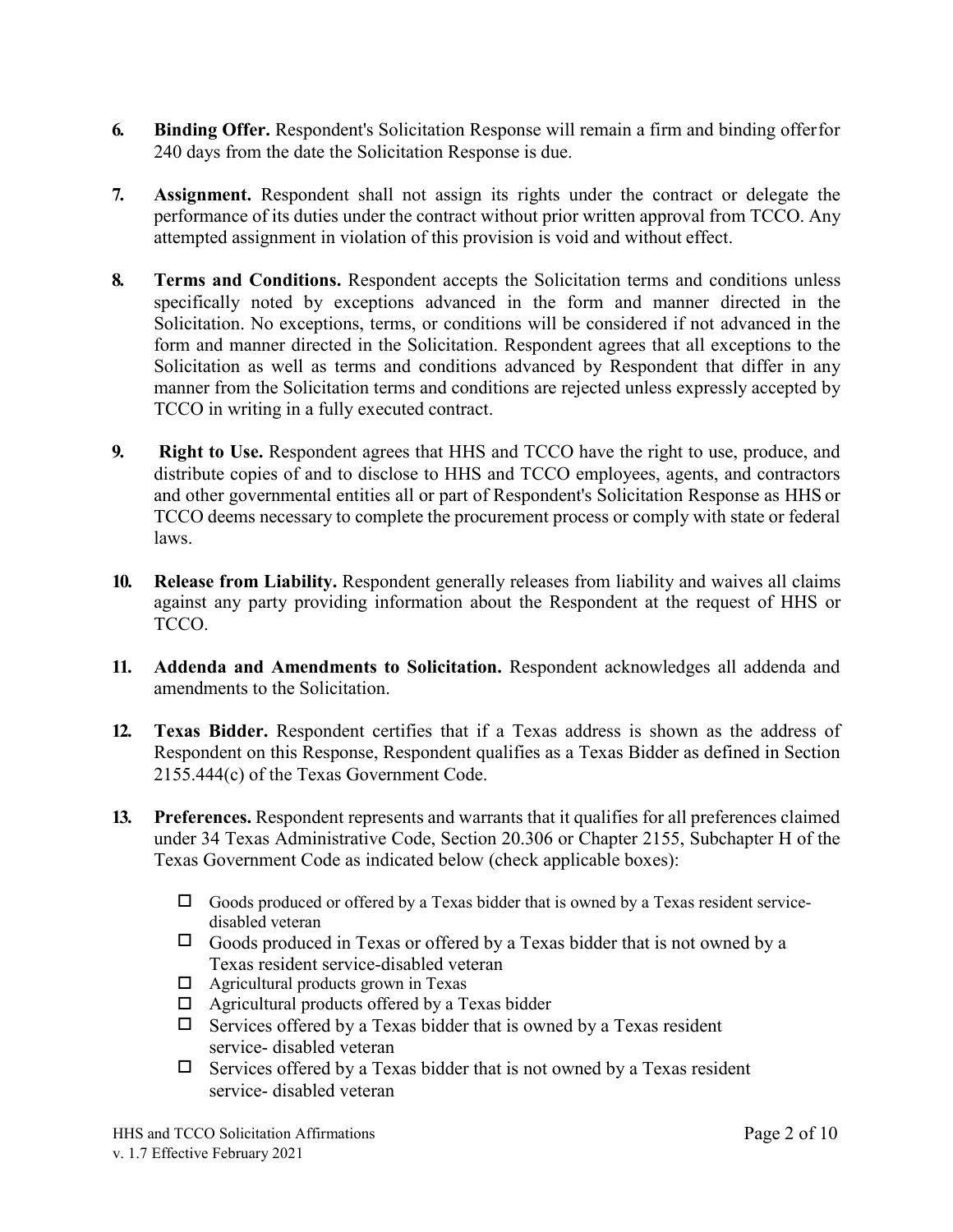- $\Box$  Texas Vegetation Native to the Region
- $\square$  USA-produced supplies, materials or equipment
- $\Box$  Products of persons with mental or physical disabilities
- $\Box$  Products made of recycled, remanufactured, or environmentally sensitive materials including recycled steel
- $\Box$  Energy efficient products
- $\Box$  Rubberized asphalt paving material
- $\Box$  Recycled motor oil and lubricants
- $\Box$  Products produced at facilities located on formerly contaminated property
- $\Box$  Products and services from economically depressed or blighted areas
- $\Box$  Vendors that meet or exceed air quality standards
- $\Box$  Recycled or reused computer equipment of other manufacturers
- $\Box$  Foods of higher nutritional value
- Commercial production company or advertising agency located in Texas
- **14. Dealings with Public Servants.** Respondent has not given, has not offered to give, and does not intend to give at any time hereafter any economic opportunity, future employment, gift, loan, gratuity, special discount, trip, favor, or service to a public servant in connection with this Solicitation Response, this Solicitation, or any contract resulting from this Solicitation.
- **15. Financial Participation Prohibited.** Under Section 2155.004, Texas Government Code (relating to financial participation in preparing solicitations), Respondent certifies that the individual or business entity named in this Response or contract is not ineligible to receive the specified contract and acknowledges that this contract may be terminated and payment withheld if this certification is inaccurate.
- **16. Prior Disaster Relief Contract Violation.** Under Sections 2155.006 and 2261.053 of the Texas Government Code (relating to convictions and penalties regarding Hurricane Rita, Hurricane Katrina, and other disasters), the Respondent certifies that the individual or business entity named in this bid or contract is not ineligible to receive the specified contract and acknowledges that this contract may be terminated and payment withheld if this certification is inaccurate.
- **17. Child Support Obligation.** Under Section 231.006(d) of the Texas Family Code regarding child support, Respondent certifies that the individual or business entity named in this Response is not ineligible to receive the specified payment and acknowledges that the contract may be terminated and payment may be withheld if this certification is inaccurate. Furthermore, any Respondent subject to Section 231.006 of the Texas Family Code must include in the Response the names and social security numbers (**SSNs**) of each person with at least 25% ownership of the business entity submitting theResponse:

| Name: | SSN: |
|-------|------|
| Name: | SSN: |
| Name: | SSN: |
| Name: | SSN: |

**FEDERAL PRIVACY ACT NOTICE:** This notice is given pursuant to the Federal Privacy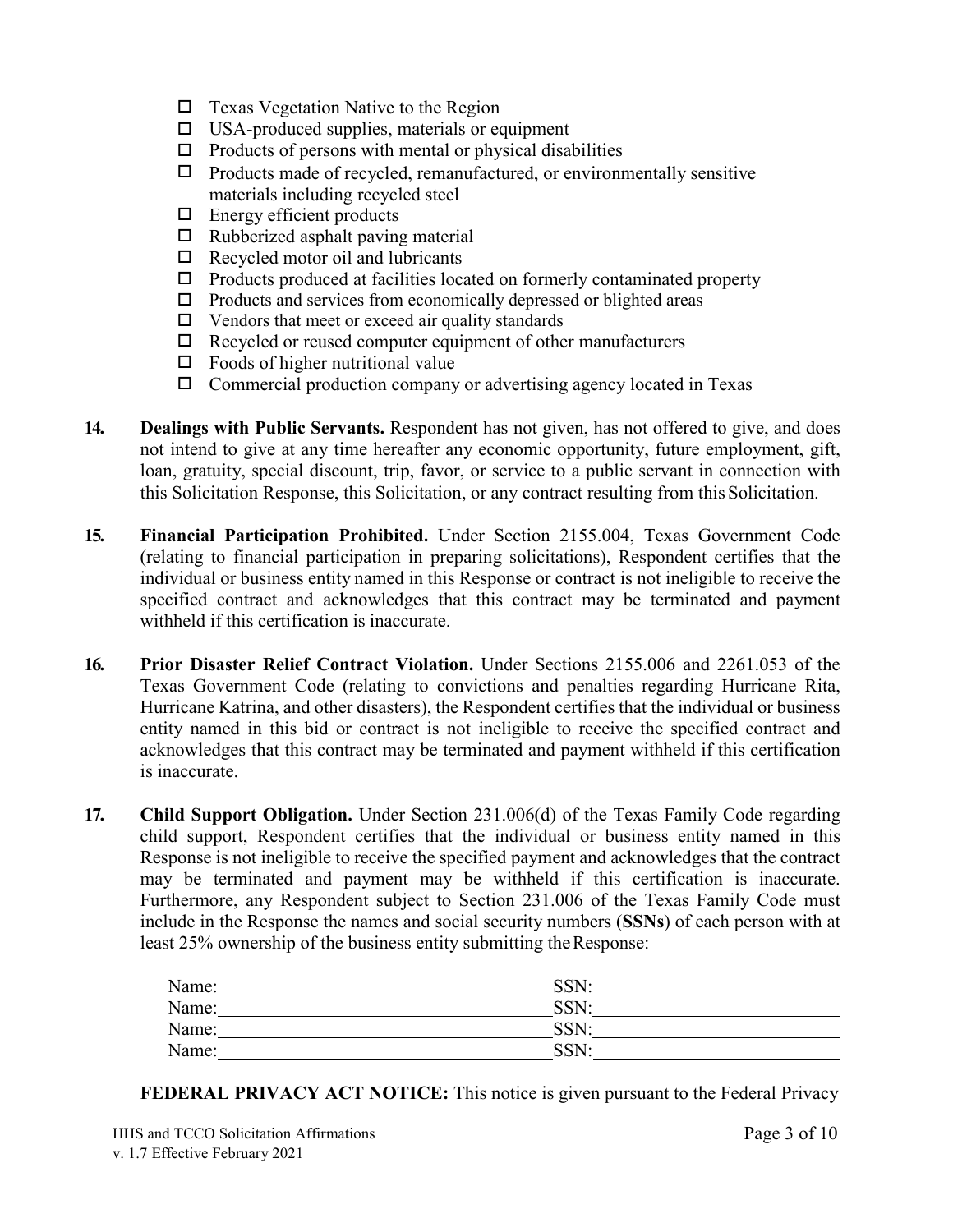Act. Disclosure of requested SSNs is required under Section 231.006(c) and Section  $231.302(c)(2)$ , Texas Family Code. The SSNs will be used to identify persons that may owe child support. The SSNs will be kept confidential to the fullest extent permitted by law.

If submitted by email, Responses containing SSNs must be encrypted. Failure by a Respondent to provide or encrypt the SSNs as required may result in disqualification of the Respondent's Response.

- **18. Suspension and Debarment.** Respondent certifies that it and its principals are not suspended or debarred from doing business with the state or federal government as listed on the *State of Texas Debarred Vendor List* maintained by the Texas Comptroller of Public Accounts and the *System for Award Management (SAM*) maintained by the General Services Administration. This certification is made pursuant to the regulations implementing Executive Order 12549 and Executive Order 12689, Debarment and Suspension, 2 C.F.R. Part 376, and any relevant regulations promulgated by the Department or Agency funding this project. This provision shall be included in its entirety in Respondent's subcontracts, if any, if payment in whole or in part is from federal funds.
- **19. Excluded Parties.** Respondent certifies that it is not listed in the prohibited vendors list authorized by Executive Order 13224, *"Blocking Property and Prohibiting Transactionswith Persons Who Commit, Threaten to Commit, or Support Terrorism,"* published by the United States Department of the Treasury, Office of Foreign Assets Control.
- **20. Foreign Terrorist Organizations.** Respondent represents and warrants that it is not engaged in business with Iran, Sudan, or a foreign terrorist organization, as prohibited by Section 2252.152 of the Texas Government Code.
- **21. Executive Head of a State Agency.** In accordance with Section 669.003 of the Texas Government Code, relating to contracting with the executive head of a state agency, Respondent certifies that it is not (1) the executive head of TCCO, (2) a person who at any time during the four years before the date of the contract was the executive head of TCCO, or (3) a person who employs a current or former executive head of TCCO.
- **22. Human Trafficking Prohibition.** Under Section 2155.0061 of the Texas Government Code, the Respondent certifies that the individual or business entity named in this Response or contract is not ineligible to receive the specified contract and acknowledges that this contract may be terminated and payment withheld if this certification is inaccurate.
- **23. Franchise Tax Status.** Respondent represents and warrants that it is not currently delinquent in the payment of any franchise taxes owed the State of Texas underChapter 171 of the Texas Tax Code.
- **24. Debts and Delinquencies.** Respondent agrees that any payments due under any contract resulting from this Solicitation shall be applied towards any debt or delinquency that is owed to the State of Texas.
- **25. Lobbying Prohibition.** Respondent represents and warrants that payments to Respondent and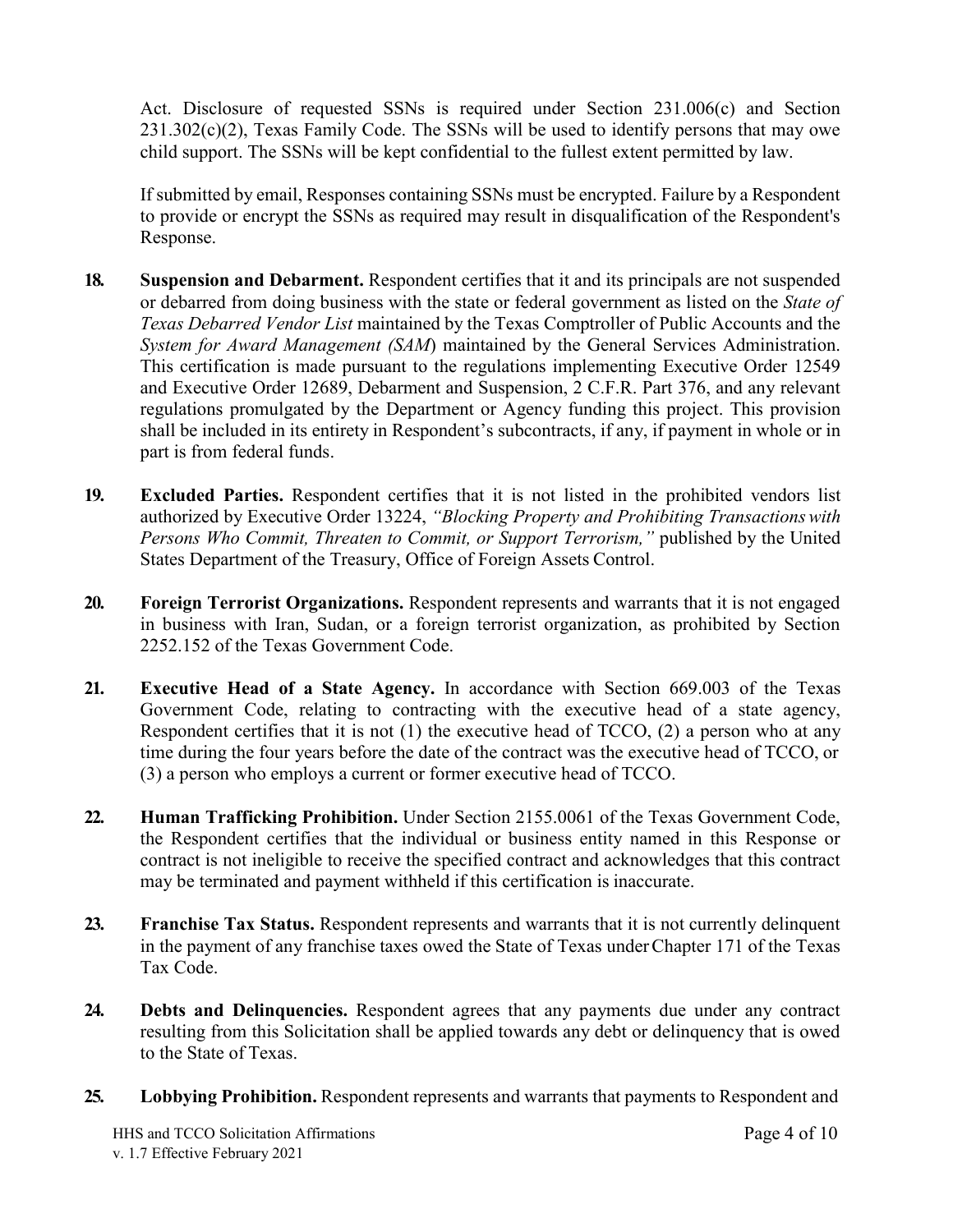Respondent's receipt of appropriated or other funds under any contract resulting from this Solicitation are not prohibited by Sections 556.005, 556.0055, or 556.008 of the Texas Government Code (relating to use of appropriated money or state funds to employ or pay lobbyists, lobbying expenses, or influence legislation).

- **26. Buy Texas.** Respondent agrees to comply with Section 2155.4441 of the Texas Government Code, requiring the purchase of products and materials produced in the State of Texas in performing service contracts.
- **27. Disaster Recovery Plan.** Respondent agrees that upon request of TCCO, Respondent shall provide copies of its most recent business continuity and disaster recovery plans.
- **28. Computer Equipment Recycling Program.** If Respondent is submitting a Response for the purchase or lease of computer equipment, then Respondent certifies that it is in compliance with Subchapter Y, Chapter 361 of the Texas Health and Safety Coderelated to the Computer Equipment Recycling Program and the Texas Commission on Environmental Quality rules in 30 TAC Chapter 328.
- **29. Television Equipment Recycling Program.** If Respondent is submitting a Response for the purchase or lease of covered television equipment, then Respondent certifies that it is compliance with Subchapter Z, Chapter 361 of the Texas Health and Safety Code related to the Television Equipment Recycling Program.
- **30. Cybersecurity Training.** Respondent represents and warrants that it will comply with the requirements of Section 2054.5192 of the Texas Government Code relating to cybersecurity training and required verification of completion of the trainingprogram.
- **31. Restricted Employment for Certain State Personnel.** Respondent acknowledges that, pursuant to Section 572.069 of the Texas Government Code, a former state officer or employee of a state agency who during the period of state service or employment participated on behalf of a state agency in a procurement or contract negotiation involving Respondent may not accept employment from Respondent before the second anniversary of the date the contract is signed or the procurement is terminated or withdrawn.
- **32. No Conflicts of Interest.** Respondent represents and warrants that it has no actual or potential conflicts of interest in providing the requested goods or services to TCCO under this Solicitation and any resulting contract and that Respondent's provision of the requested goods and/or services under this Solicitation and any resulting contract will not constitute an actual or potential conflict of interest or reasonably create an appearance of impropriety.
- **33. Antitrust.** The undersigned affirms under penalty of perjury of the laws of the State of Texas that (a) in connection with this Response, neither I nor any representative of the Respondent has violated any provision of the Texas Free Enterprise and Antitrust Act, Tex. Bus. & Comm. Code Chapter 15; (b) in connection with this Response, neither I nor any representative of the Respondent has violated any federal antitrust law; and (c) neither I nor any representative of the Respondent has directly or indirectly communicated any of the contents of this Response to a competitor of the Respondent or any other company, corporation, firm, partnership or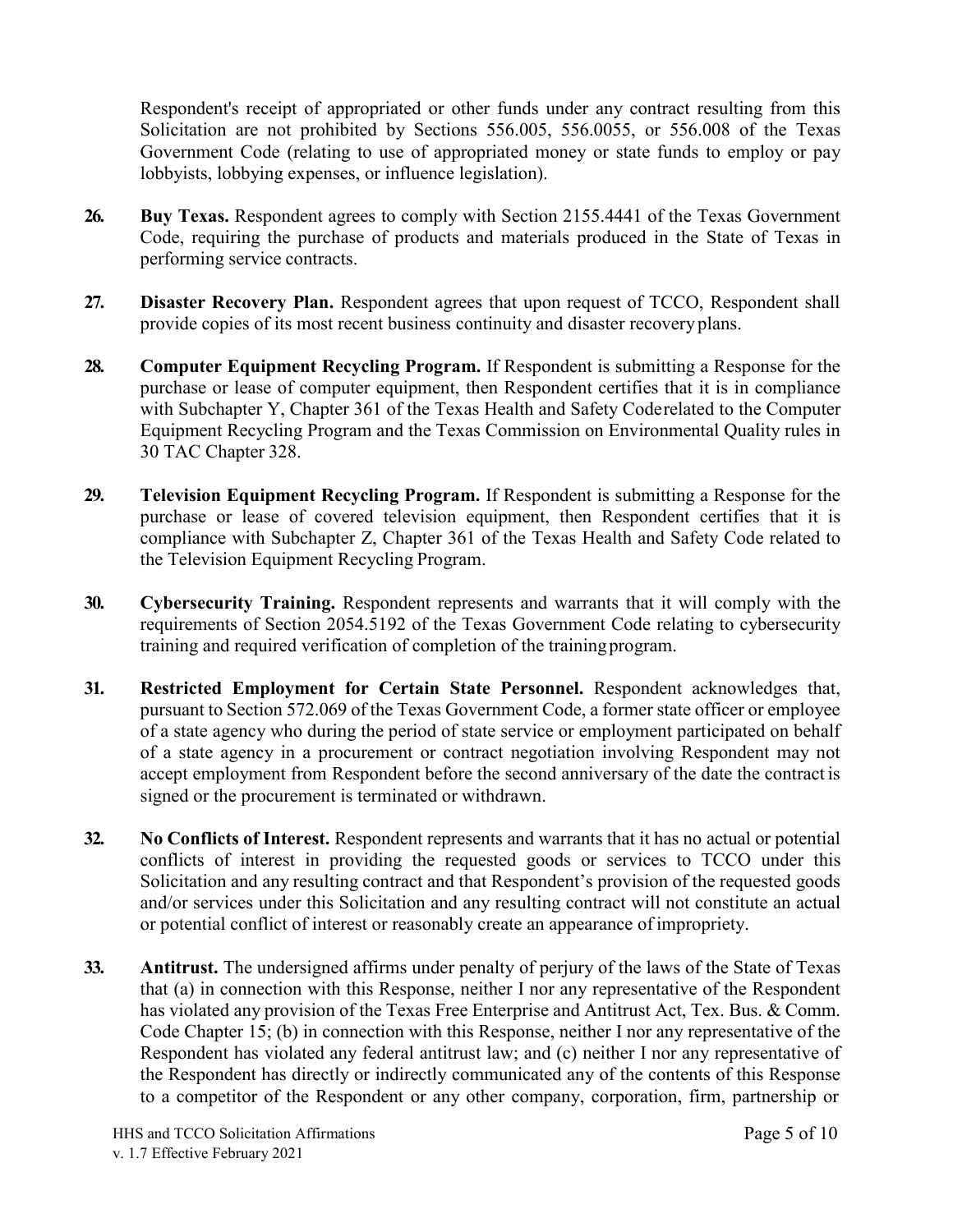individual engaged in the same line of business as the Respondent.

- **34. Legal and Regulatory Actions.** Respondent represents and warrants that it is not aware of and has received no notice of any court or governmental agency actions, proceedings or investigations, etc., pending or threatened against Respondent or any of the individuals or entities included in the Response within the five (5) calendar years immediately precedingthe submission of the Response that would or could impair Respondent's performance under the contract, relate to the solicited or similar goods or services, or otherwise be relevant to TCCO's consideration of the Response. If Respondent is unable to make the preceding representation and warranty, then Respondent instead represents and warrants that it has included as a detailed attachment in its Response a complete disclosure of any such court or governmental agency actions, proceedings or investigations, etc. that would or could impair Respondent's performance under the contract, relate to the solicited or similar goods or services, or otherwise be relevant to TCCO's consideration of the Response. In addition, Respondent represents and warrants that it shall notify TCCO in writing within five (5) business days of any changes to the representations or warranties in this clause and understands that failure to so timely update Agency shall constitute breach of contract and may result in immediate termination of the contract.
- **35. E-Verify.** Respondent certifies that for contracts for services, Respondent shall utilize the U.S. Department of Homeland Security's E-Verify system during the term of the contract to determine the eligibility of:
	- A. all persons employed by Respondent to perform duties within Texas; and
	- B. all persons, including subcontractors, assigned by Respondent to perform work pursuant to the contract within the United States of America.
- **36. Former Agency Employees – Certain Contracts.** If this Solicitation is for an employment contract, a professional services contract under Chapter 2254 of the Texas Government Code, or a consulting services contract under Chapter 2254 of the Texas Government Code, Respondent represents and warrants that neither Respondent nor any of Respondent's employees including, but not limited to, those authorized to provide services under the contract, were former employees of HHS or TCCO during the twelve (12) month period immediately prior to the date of the execution of the contract.
- **37. Disclosure of Prior State Employment – Consulting Services.** In accordance with Section 2254.033 of the Texas Government Code, relating to consulting services, Respondent certifies that it does not employ an individual who has been employed by HHS, TCCO, or another state agency at any time during the two years preceding the submission of the Response or, in the alternative, Respondent has disclosed in its Response the following: (i) the nature of the previous employment with HHS, TCCO, or the other state agency; (ii) the date the employment was terminated; and (iii) the annual rate of compensation for the employment at the time of its termination.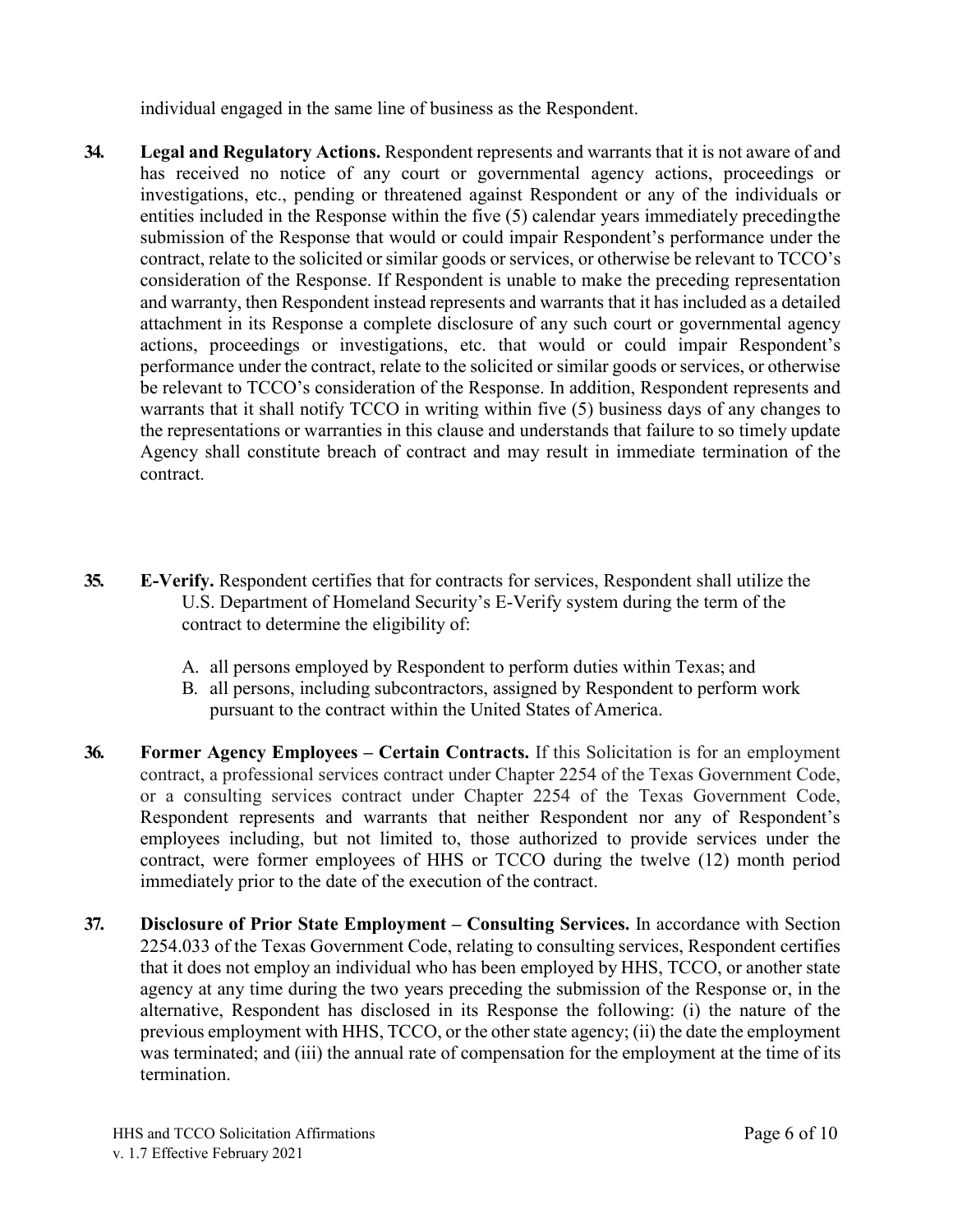- **38. Entities that Boycott Israel.** Pursuant to Section 2271.002 of the Texas Government Code, Respondent certifies that either (1) it meets an exemption criteria under Section 2271.002; or (2) it does not boycott Israel and will not boycott Israel during the term of the contract resulting from this Solicitation. If Respondent refuses to make that certification, Respondent shall state here any facts that make it exempt from the boycottcertification:
- **39. Abortion Funding Limitation.** Respondent understands, acknowledges, and agrees that, pursuant to Article IX, Section 6.25 of the General Appropriations Act (the Act), to the extent allowed by federal and state law, money appropriated by the Texas Legislature may not be distributed to any individual or entity that, during the period for which funds are appropriated under the Act: (1) performs an abortion procedure that is not reimbursable under the state's Medicaid program; (2) is commonly owned, managed, or controlled by an entity that performs an abortion procedure that is not reimbursable under the state's Medicaid program; or (3) is a franchise or affiliate of an entity that performs an abortion procedure that is not reimbursable under the state's Medicaid program. The provision does not apply to a hospital licensedunder Chapter 241, Health and Safety Code, or an office exempt under Section 245.004(2), Health and Safety Code. Respondent represents and warrants that it is not ineligible, nor will it be ineligible during the term of the contract resulting from this Solicitation, to receive appropriated funding pursuant to Article IX, Section 6.25.
- **40. Funding Eligibility.** Respondent understands, acknowledges, and agrees that, pursuant to Chapter 2272 of the Texas Government Code, except as exempted under that Chapter, TCCO cannot contract with an abortion provider or an affiliate of an abortion provider. Respondent certifies that it is not ineligible to contract with TCCO under the terms of Chapter 2272 of the Texas Government Code. If Respondent refuses to make that certification, Respondent shall state here any facts that make it exempt from the certification:
- **41. Prohibition on Certain Telecommunications and Video Surveillance Services or Equipment (2 CFR 200.216).** Respondent certifies that the individual or business entity named in this Response or contract is not ineligible to receive the specified contract or funding pursuant to 2 CFR 200.216.
- **42. Public Information Act Copy.** Respondent understands, acknowledges, and agrees, that solicitation responses and contracts are subject to the Texas Public Information Act (PIA), Texas Government Code Chapter 552, and may be disclosed to the public upon request or through posting on the HHS or TCCO website, the LBB's website, or as otherwise required by law. Respondent certifies that it:
	- $\Box$  Asserts that information provided in its response is exempt from disclosure under the PIA, and Respondent, therefore, has submitted a "Public Information Act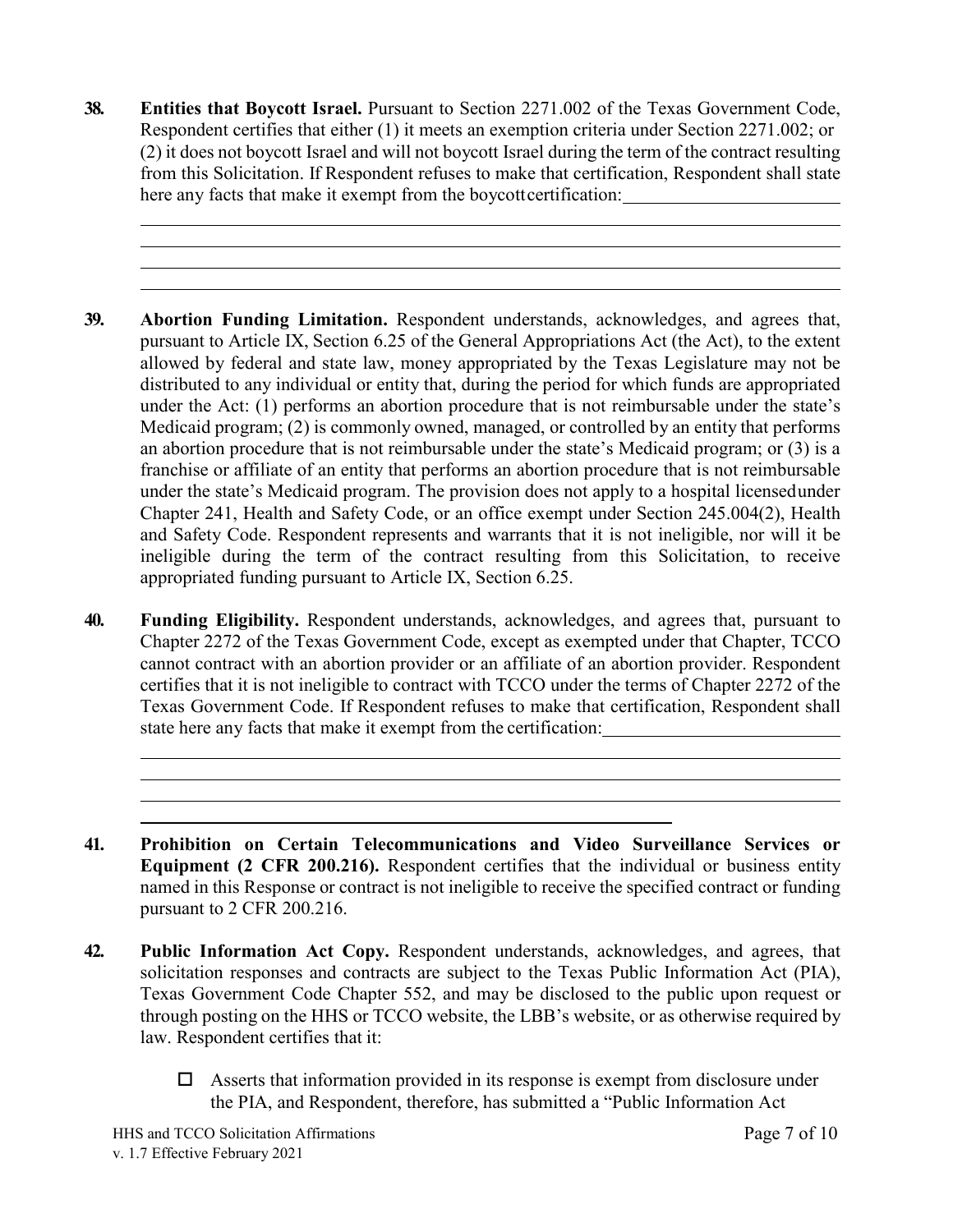Copy" as required under the solicitation; or

- $\Box$  Asserts that there is no information provided in its response that is exempt from disclosure under the PIA, and Respondent, therefore, has not submitted a "Public Information Act Copy."
- **43. False Representation.** Respondent understands, acknowledges, and agrees that any false representation or any failure to comply with a representation, warranty, or certification made by Respondent is subject to all civil and criminal consequences provided at law or in equity including, but not limited to, immediate termination of any contract resulting from this Solicitation.
- **44. Permits and Licenses.** Respondent represents and warrants that it will comply with all applicable laws and maintain all permits and licenses required by applicable city, county, state, and federal rules, regulations, statutes, codes, and other laws that pertain to any contract resulting from this Solicitation.
- **45. False Statements.** Respondent represents and warrants that all statements and information prepared and submitted in this document are current, complete, true, and accurate. Submitting a Response with a false statement or material misrepresentations made during the performance of a contract is a material breach of contract and may void the submitted Response and any resulting contract.
- **46. Signature Authority.** By submitting this Response, Respondent represents and warrants that the individual submitting this document and the documents made part of this Response is authorized to sign such documents on behalf of the Respondent and to bind the Respondent under any contract that may result from the submission of this Response.

## **Signature Page Follows**